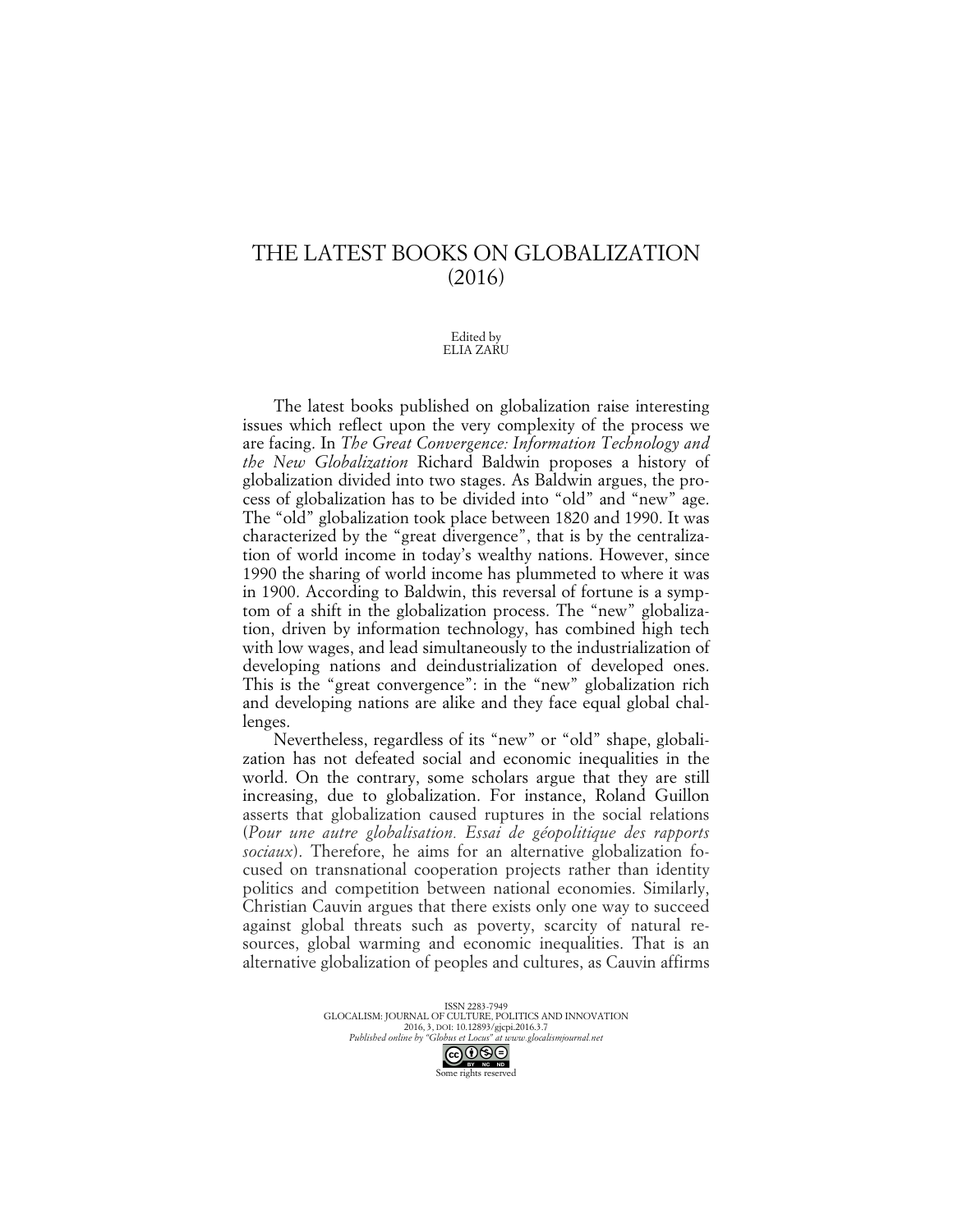in his essay *Au-delà de la mondialisation. Costruire le monde de demain*.

With regard to global threats, Fred Dallmayr's *Against Apocalypse: Recovering Humanity's Wholeness* offers a very interesting analysis and, perhaps, a possible solution. Humankind is facing a global war and nuclear destruction, Dallmayr argues, and the responsibilities for such a danger lie in the irresponsible recklessness of some geopolitical agendas. Thus, humankind has to wake up, stand up against this rush to destruction and quest for peace. Dallmayr's essay is a call to a global public responsibility based on humanity's acknowledgment of the world as a "whole".

However, the global level by itself cannot fully explain neither our world nor the globalization process. On the contrary, the global sphere always relates to a local one. Victor Roudometof maintains that, despite its importance, the concept of "glocal" has never been examined carefully. Roudometof's book *Glocalization: A Critical Introduction* specifically aims at fill this lack offering an unambiguous definition both theoretically and methodologically of the concepts of "global", "local" and "glocal". The concept of "glocal" will benefit from such clarification, for in the social sciences it will acquire the autonomous status it deserves.

## SELECTED LIST

A. Alonso Alonso, F. Roa Castel (eds.) (2016), *Las dos caras de la globalización: más cercanos, pero no más hermanos* (Salamanca: BAC).

S. Andrieu, E. Olivier (eds.) (2016), *Création artistique et imaginaires de la globalisation* (Paris: Éditions Hermann).

A. Appadurai (2016), *Banking on words: the failure of language in the age of derivative finance* (Chicago-London: The University of Chicago Press).

R. Baldwin (2016), *The Great Convergence. Information Technology and the New Globalization* (Cambridge: Harvard University press).

C. Banpasirichote Wungaeo, B. Rehbein, S. Wun'gaeo (eds.) (2016), *Globalization and Democracy in Southeast Asia. Channleges, Responses and Alternative Futures* (London: Palgrave).

> ISSN 2283-7949 GLOCALISM: JOURNAL OF CULTURE, POLITICS AND INNOVATION 2016, 3, DOI: 10.12893/gjcpi.2016.3.7 *Published online by "Globus et Locus" at www.glocalismjournal.net*



2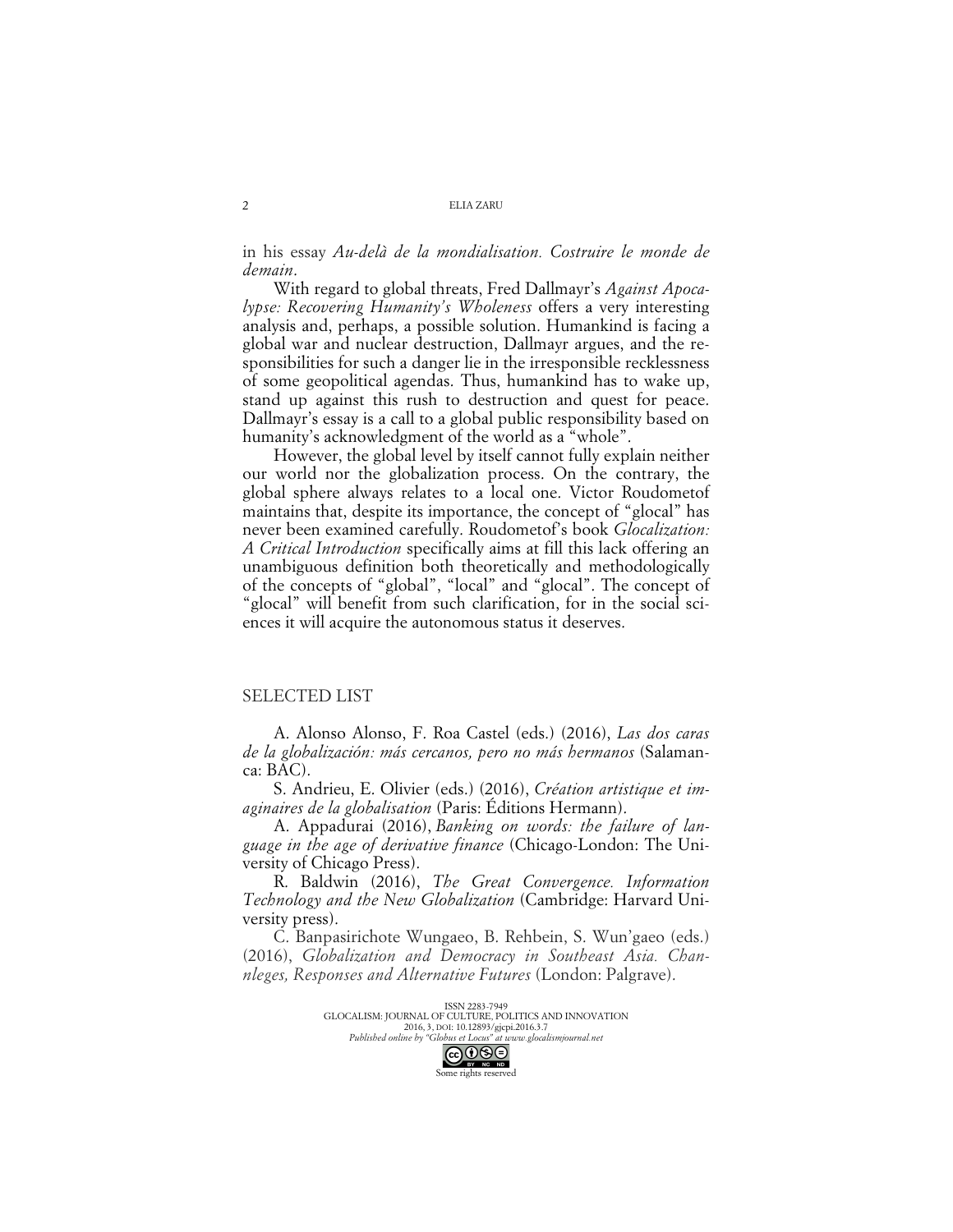Z. Bauman (2016), *Strangers at our door* (Cambridge: Polity Press).

U. Beck (2016), *The Metamorphosis of the World: How Climate Change is Transforming Our Concept of the World* (Cambridge: Polity Press).

T. Bonacker, J. von Heusinger, K. Zimmer (eds.) (2017), *Localization in Development Aid. How Global Institutions enter Local Lifewordls* (London: Routledge).

C. Cauvin (2016), *Au-delà de la mondialisation. Costruire le monde de demain* (Paris: Harmattan).

F. Chesnais (2016), *Finance Capital Today. Corporations and Banks in the Lasting Global Slump* (Leiden, Boston: Brill).

B.J. Christensen, C. Kowalczkyk (eds.) (2016), *Globalization. Strategies and Effects* (Berlin, New York: Springer).

S. Curtis (2016), *Global Cities and Global Order* (Oxford: Oxford University Press).

F. Dallymar (2016), *Against Apocalypse: Recovering Humanity's Wholeness* (Lenham: Lexington Books).

P.M. Defarges (2016), *La mondialisation* (Paris: Presses universitaires de France).

S. Elchow (2017), *Negotiations of the «New World». The Omnipresence of «Global» as a Political Phenomenon* (Bielfeld: Transcript Verlag).

O. Ette (2016), *TransArea. A Literary History of Globalization* (Berlin: De Gruyter).

L. Francot (2016), *Anarchy in the System. Law and Power in a Global World* (London: Routledge).

G. Gollerkeri, N. Chhabra (2016), *Migration Matters: Mobility in a Globalizing World* (New Delhi: Oxford University Press).

R. Guillon (2016), *Pour une autre globalisation. Essai de géopolitique des rapports sociaux* (Paris: Harmattan).

M. Gutekunst, A. Hackl, S. Leoncini, J.S. Schwarz, I. Götz (eds.) (2016), *Bounded Mobilities. Ethnographic Perspectives on Social Hierarchies and Global Inequalities* (Bielfeld: Transcript Verlag).

B. Harrington (2016), *Capital without Borders* (Cambridge: Harvard University Press).

J. Harrys (2016), *Global Capitalism and the Crisis of Democracy* (Atlanta: Clarity Press).

> ISSN 2283-7949 GLOCALISM: JOURNAL OF CULTURE, POLITICS AND INNOVATION 2016, 3, DOI: 10.12893/gjcpi.2016.3.7

*Published online by "Globus et Locus" at www.glocalismjournal.net*

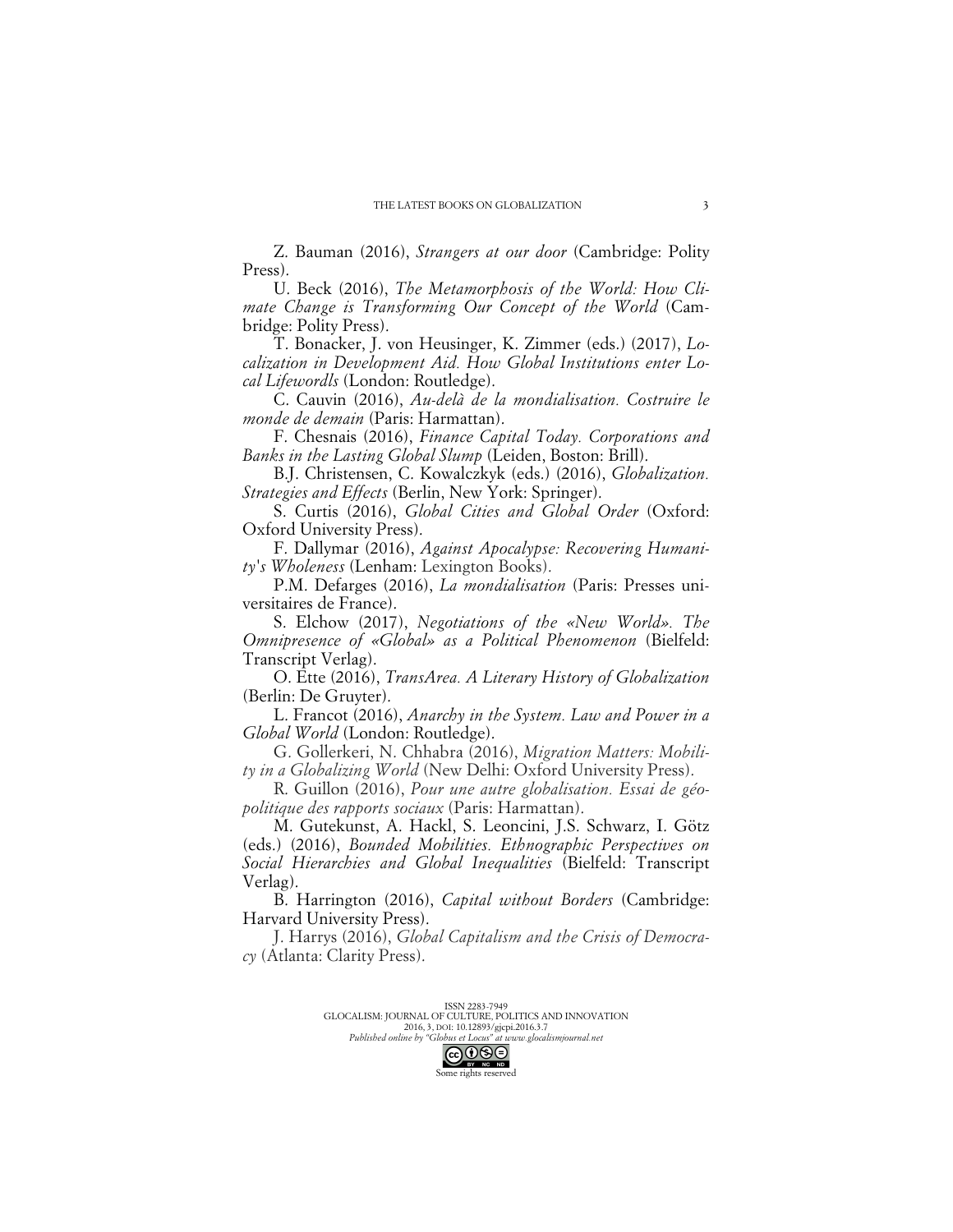P. Huebener, S. O'Brien, T. Porter, L. Stockdale, Y. Rachel Zhou (eds.) (2017), *Time, Globalization and Human Experience* (London: Routledge).

D. Innerarity (2016), *Governance in the New Global Disorder: Politics for a Post-Sovereign Society* (New York: Columbia University Press).

R. Jones (2016), *Violent Borders. Refugees and the Right to Move* (London: Verso Books).

I. Langram, T. Birk (eds.) (2017), *Globalization and Global Citizenship. Interdisciplinary Approaches* (London: Routledge).

D.H.L. Lee (2017), *Managing Chineseness. Identity and Ethnic Management in Singapore* (London: Palgrave).

L. Lees, H.B. Shin, E. López-Morales (2016), *Planetary Gentrification* (Cambridge: Polity Press).

S. Lindberg (2016), *Le monde défait. L'être au monde aujourd'hui* (Paris: Éditions Hermann).

M. Marìn Salamero (2016), *Globalización y movimientos migratorios* (Barcelona: Editorial de la Universitat Oberta de Catalunya).

P. McMichael (2016; 6<sup>th</sup> edition), *Development and Social Change. A Global Perspective* (New York: Sage).

B. Milanovic (2016), *Global Inequality: A New Approach for the Age of Globalization* (Cambridge: Harvard University Press).

P. Mörtenböck, H. Mooshammer (2016), *Andere Märkte. Zur Architektur der informellen Ökonomie* (Bielfeld: Transcript Verlag).

E. Peeren, H. Stuit, A. Van Weyenberg (eds.) (2016), *Peripheral Visions in The Globalizing Present. Space, Mobility, Aesthetics* (Leiden, Boston: Brill).

T. Plümer, E. Steinfatt (2016), *Produktions und Logistikmanagement* (Berlin: De Gruyter).

J. Raflik (2016), *Terrorisme et mondialisation* (Paris: Gallimard).

V. Roudometof (2016), *Glocalization: A Critical Introduction* (London: Routledge).

J.A. Scholte, L. Fioramonti, A.G. Nhema (eds.) (2016), *New Rules for Global Justice: Structural Redistribution in the Global Economy* (London: Rowman & Littlefield International).

E. Sheppard (2016), *Limits to Globalization. The Disruptive Geographies of Capitalist Development* (Oxford: Oxford University Press).

> ISSN 2283-7949 GLOCALISM: JOURNAL OF CULTURE, POLITICS AND INNOVATION 2016, 3, DOI: 10.12893/gjcpi.2016.3.7